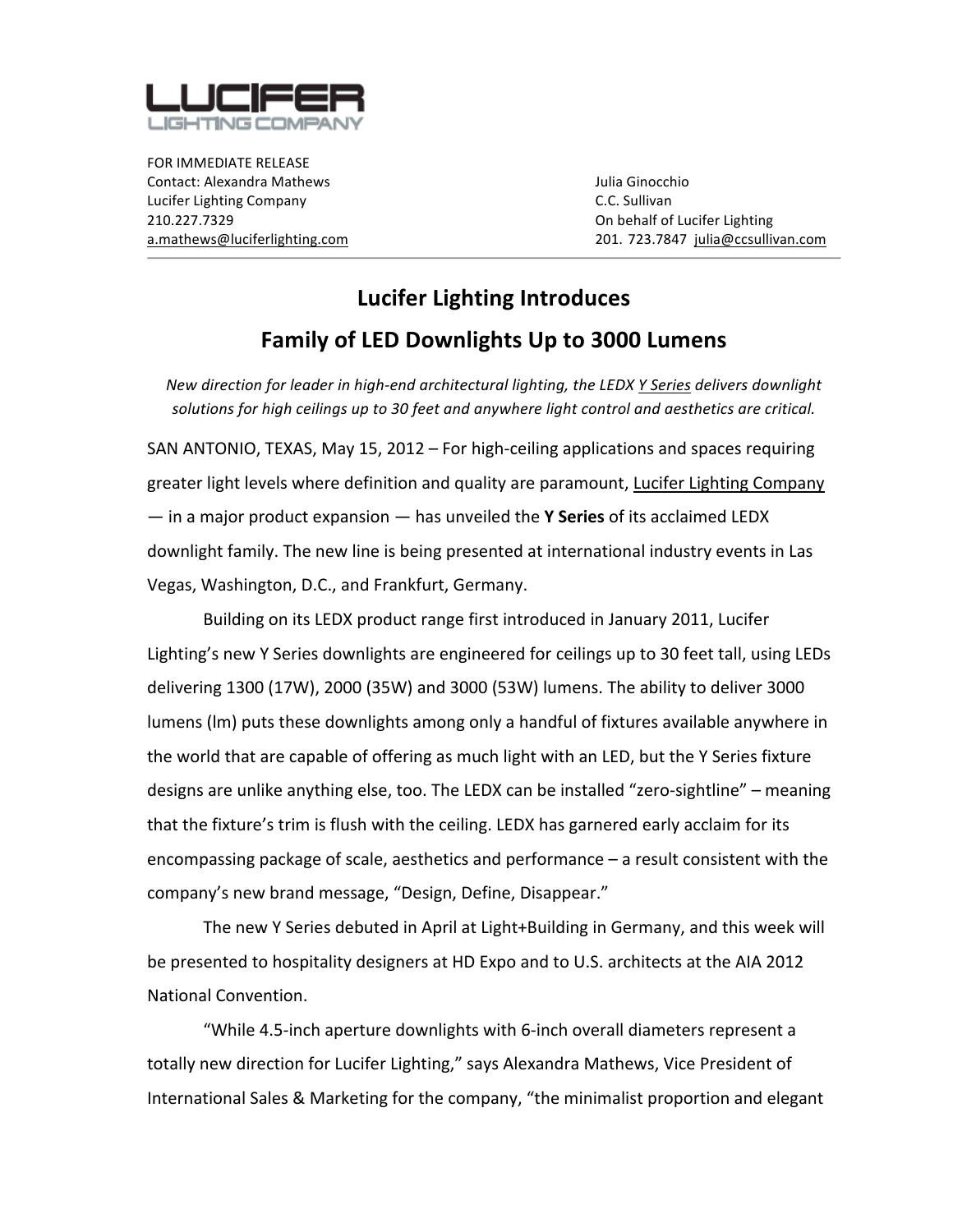design of the Y Series – coupled with high technical performance, in particular for accent lighting and wall washing – are consistent with the look and functionality of our pinhole downlights, for which we are so well known."

While designers and architects need to use high-efficacy lighting sources, says Mathews, they have consistently told Lucifer Lighting they aren't happy with the scale, glare
level
and
mediocre
performance
of
products
on
the
market
recently.
"The
new Y Series is completely unique in the marketplace," she says, "achieving high levels of brightness and beam control with literally no glare, whether the ceiling is 8 feet or 30 feet."

The
new
fixtures
capitalize
on
Lucifer
Lighting's
blend
of
technology
and
design. "While
our
cutting‐edge
LED
modules
are
essential
to
the
successful
performance
of
the LEDX Y Series product line, it's really the aesthetics that will drive interest among architects, lighting designers and end-users," says Mathews. "Nothing in the world looks like this - it's essentially a new visual idiom for high-ceiling downlights."

## **Commercial,
Hospitality
and
Museum
Applications**

With their power and wide apertures, the Y Series downlights are suitable for myriad applications, and offer an "extension in scale" from Lucifer Lighting's pinhole Z Series.

The Y Series introduction allows architects and designers to employ the two downlight families in tandem - the Z Series for lower ceilings and the Y Series for greater heights - so the look of the recessed lighting will be consistent throughout, regardless of



ceiling
height.
This

**From
the
new
Y
Series,
the DL2YP
is
a
round
adjustable downlight
with
a
deeply regressed
light
source, 357°
internal
rotation
and 45°
manual
tilt,
both
lockable from
below.
Flat
trim
flange is
almost
invisible
against
the ceiling.
Optional
zero‐sightline appliqué
allows
for
flush installation.
Also
available for
use
with
AR111,
R111, Par
30
or
Par
36
lamp
types.**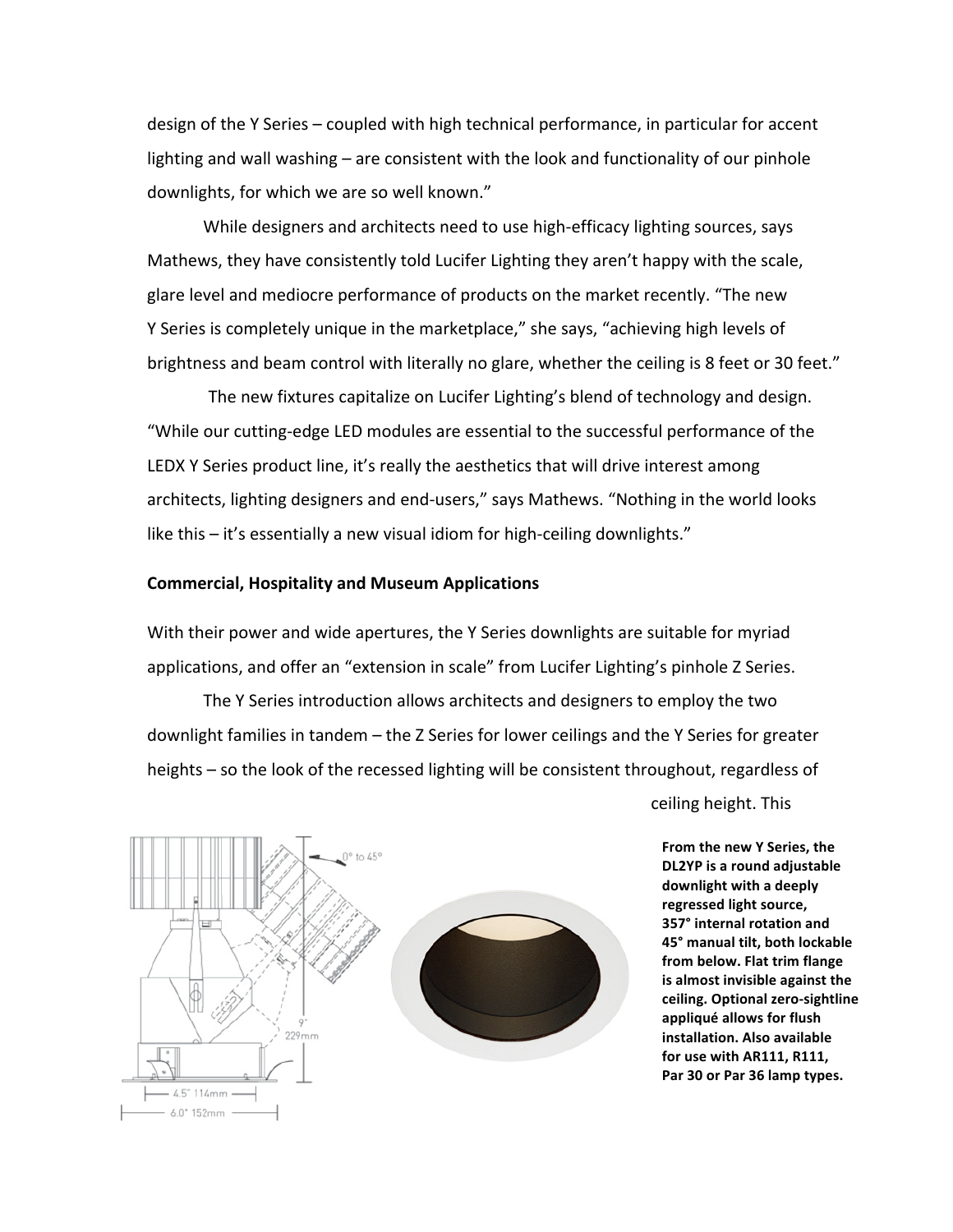makes the range especially valuable for use in the hospitality industry for hotels and restaurants, in cultural venues such as museums, and in retail settings and high-end residences.
Both
product
lines
can
be
used
indoors
and
outdoors,
too.

For double-height spaces such as atriums, ballrooms, lobbies, store interiors and more, the new LEDX Y Series offers "occupant-friendly" performance, and provides an unobtrusive yet powerful solution without the glare problems and "institutional look" that detract
from
typical
downlights
on
the
market.
This
fixture
family
affords
designers
the tools and flexibility they expect from Lucifer Lighting, including 45° adjustment, full locking from the room side, and the ability to accept multiple effects devices, lenses and louvers.

Most wide-aperture downlights today offer reflectors on the fixture interior, which are usually visible, while the Y Series employs die-cast baffles, with the reflectors above the baffles and mediated by a lens. With at least a 40-degree cutoff to the LED, the source is more hidden and integral to the ceiling surface, meaning the fixtures can deliver much more
light
with
virtually
no
glare.

## **Y
Series:
Technology,
Fixture
Options
and
Finishes**

The Y Series family offers fixed, adjustable and wall-wash fixtures for interiors and wet locations. The LED technology is known for providing accurate, repeatable color temperature
consistency within
a
2
step
MacAdam
Ellipse
(2
SDCM)
that
remains
steady between fixtures for 50,000 hours. The fixtures are all dimmable with color rendering index (CRI)
levels
tested
at
82+
CRI
or
95+
CRI;
they
are
available
in
color
temperatures
of
2700K, 3000K, 3500K and 4000K, with optic choices of 14.5°, 24.5° and 40°.

The LEDX Y Series and Z Series fixtures are ARRA "Buy America" compliant. The Y Series
will
begin
shipping
in
July
2012.

"It's hard to overstate the case," says Mathews. "There are no other downlights on the market that are made like LEDX, with these technical features and the refined look that the
fixtures
have,
available
in
such
high
lumen
packages."

###

*For
more
information,
interviews
and
images,
please
contact Chris
Sullivan
at
(914)
462‐2096
or
chris@ccsullivan.com.*